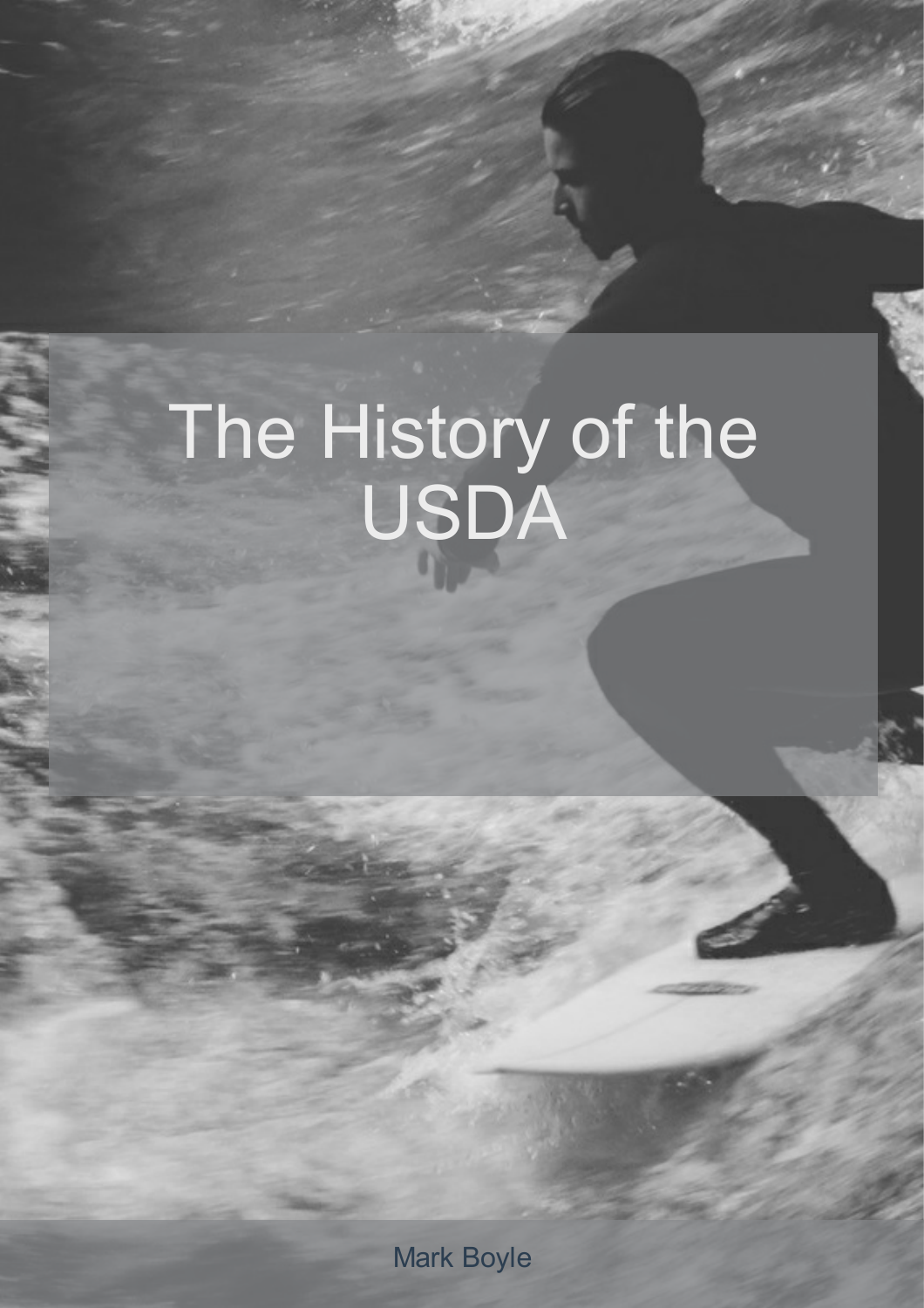## The History of the USDA

## **The History of the USDAFood Recommendations**

The USDA Food Pyramid's origins arose from research conducted in agricultural chemistry in the late 1800's.

Wilbur Olin Atwater, Ph. D., was an agricultural chemist who created and controlled the Office of Experiment Stations (OES) for the USDA. He conjured up the first dietary guidelines.

Atwater performed agricultural research, receiving government funds. One of his main interests was human metabolism.

In 1902, Dr. Atwater published a USDA Farmer's Bulletin which emphasized the importance of 1) variety, 2)proportionality, and 3) moderation in healthful eating inthe diets of American males.

*He stressed the importance of a cheap and efficient* diet that included more proteins, beans, and vegetables, and limited the intake of fat, sugar, and other starchy carbohydrates.

In 1917, a new USDA food guide appeared: titled How to Select Foods written by Caroline Hunt, a nutritionist for the USDA.

This guide rejected Dr. Atwater's advice to limit fat and sugar intake, and instead emphasized newly discovered vitamins and minerals: the vitamin era began In about 1911 when Casimir Funk discovered Vitamin B1.

From this time forward it did not take much until the marketing of the association between vitamins and "good health" had a choke-hold on the American public.